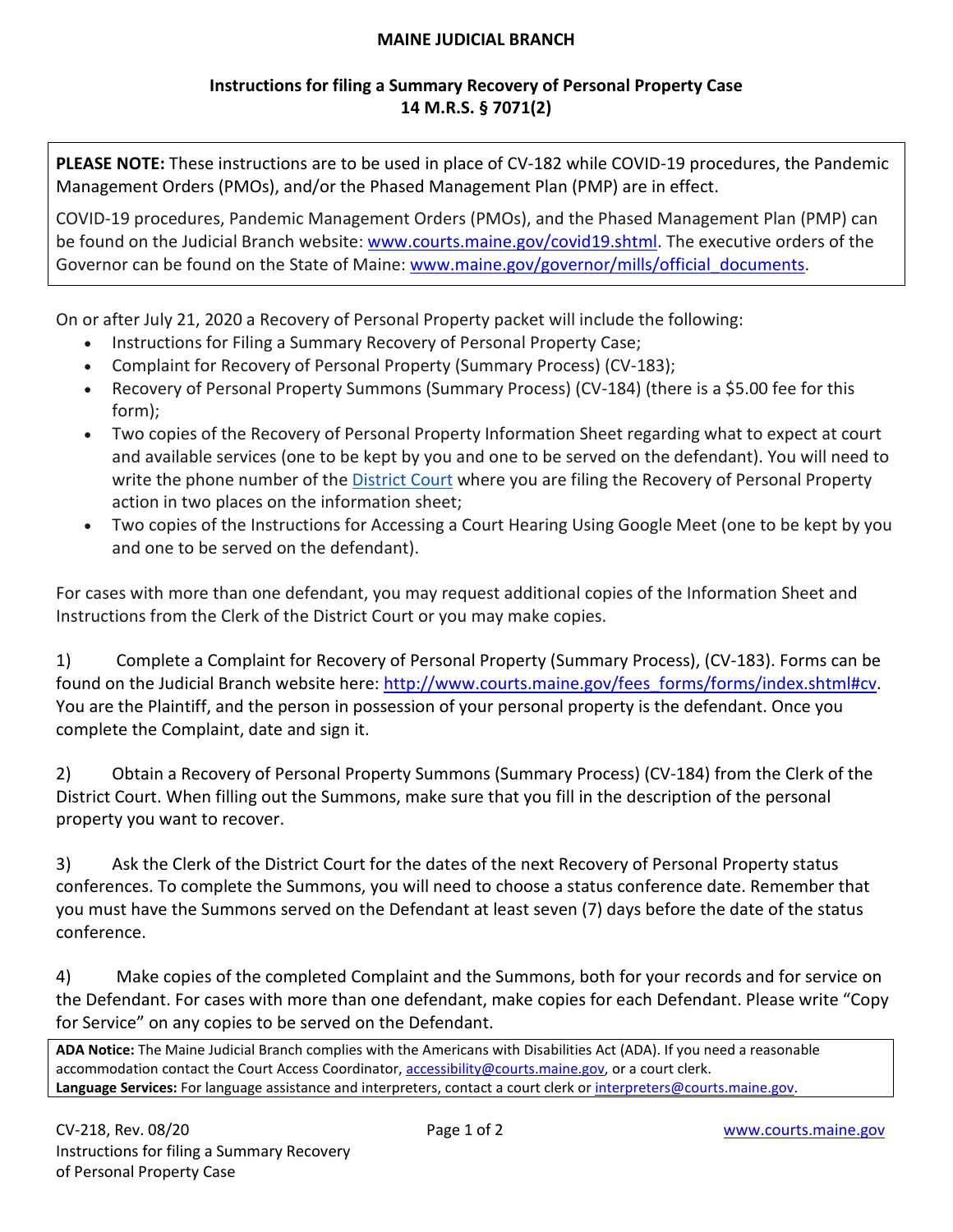### **MAINE JUDICIAL BRANCH**

- 5) Take the following documents to the Sheriff's Department for service on the Defendant:
	- a copy of the completed Complaint;
	- the Recovery of Personal Property Information Sheet;
	- the Instructions for Accessing a Court Hearing Using Google Meet;
	- a copy of the Summons;
	- the original Summons.

After the Service is completed, the Sheriff's Department will return to you the original Summons, as well as a completed return of service that has been filled out by a deputy.

6) You must file the original Summons; the original Complaint; the completed return of service and your filing fee with the Clerk's Office. You are encouraged to do so at least two (2) business days before the hearing.

### **IF YOU HAVE QUESTIONS, PLEASE CONTACT AN ATTORNEY.**

**ADA Notice:** The Maine Judicial Branch complies with the Americans with Disabilities Act (ADA). If you need a reasonable accommodation contact the Court Access Coordinator, **accessibility@courts.maine.gov**, or a court clerk. Language Services: For language assistance and interpreters, contact a court clerk or interpreters@courts.maine.gov.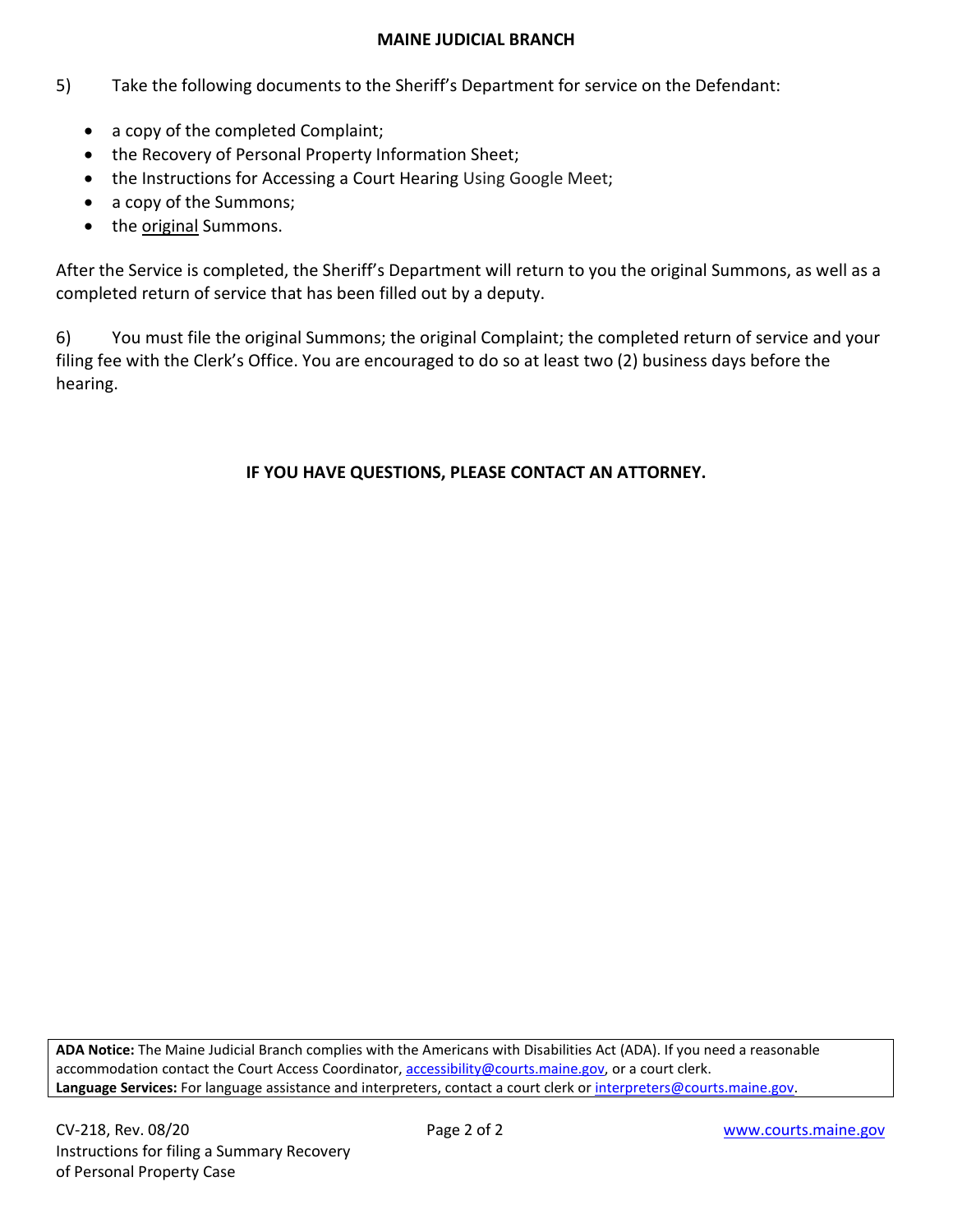#### CONTAINS NONPUBLIC DIGITAL INFORMATION

**MAINE JUDICIAL BRANCH**

|                                                                                                     | Plaintiff                                                                                                                                                                                                                        |           | <b>DISTRICT COURT</b>        |                 |  |  |
|-----------------------------------------------------------------------------------------------------|----------------------------------------------------------------------------------------------------------------------------------------------------------------------------------------------------------------------------------|-----------|------------------------------|-----------------|--|--|
| V.                                                                                                  |                                                                                                                                                                                                                                  |           |                              |                 |  |  |
|                                                                                                     |                                                                                                                                                                                                                                  | Defendant |                              |                 |  |  |
| <b>COMPLAINT FOR RECOVERY OF PERSONAL PROPERTY</b><br>(SUMMARY PROCESS)<br>14 M.R.S. § 7071         |                                                                                                                                                                                                                                  |           |                              |                 |  |  |
|                                                                                                     |                                                                                                                                                                                                                                  |           |                              | through his/her |  |  |
| attorney), and states as follows:                                                                   |                                                                                                                                                                                                                                  |           |                              |                 |  |  |
| 1. Plaintiff has a right, title or interest in personal property located at _______________________ |                                                                                                                                                                                                                                  |           |                              |                 |  |  |
| , Maine;                                                                                            |                                                                                                                                                                                                                                  |           |                              |                 |  |  |
| The personal property in which Plaintiff has a right, title or interest is:<br>2.                   |                                                                                                                                                                                                                                  |           |                              |                 |  |  |
|                                                                                                     |                                                                                                                                                                                                                                  |           |                              |                 |  |  |
|                                                                                                     |                                                                                                                                                                                                                                  |           |                              |                 |  |  |
|                                                                                                     |                                                                                                                                                                                                                                  |           |                              |                 |  |  |
|                                                                                                     |                                                                                                                                                                                                                                  |           |                              |                 |  |  |
|                                                                                                     |                                                                                                                                                                                                                                  |           |                              |                 |  |  |
|                                                                                                     |                                                                                                                                                                                                                                  |           |                              |                 |  |  |
|                                                                                                     | (include description specific enough to identify the property, including applicable make, model and<br>serial number or other identifying information)                                                                           |           |                              |                 |  |  |
|                                                                                                     | 3. Defendant, 2008 and 2009 and 2009 and 2009 and 2009 and 2009 and 2009 and 2009 and 2009 and 2009 and 2009 and 2009 and 2009 and 2009 and 2009 and 2009 and 2009 and 2009 and 2009 and 2009 and 2009 and 2009 and 2009 and 2   |           |                              |                 |  |  |
|                                                                                                     | property; and                                                                                                                                                                                                                    |           |                              |                 |  |  |
|                                                                                                     | 4. Defendant has unlawfully refused to return the personal property.                                                                                                                                                             |           |                              |                 |  |  |
|                                                                                                     |                                                                                                                                                                                                                                  |           |                              |                 |  |  |
|                                                                                                     | WHEREFORE, Plaintiff demands Judgment for possession of said personal property and requests that this<br>Court issue a Writ of Possession directing the Sheriff to cause Plaintiff to have possession of the above-              |           |                              |                 |  |  |
|                                                                                                     | described personal property located at                                                                                                                                                                                           |           |                              |                 |  |  |
| Maine, and for such other relief as the Court deems appropriate.                                    |                                                                                                                                                                                                                                  |           |                              |                 |  |  |
|                                                                                                     |                                                                                                                                                                                                                                  |           |                              |                 |  |  |
| Date (mm/dd/yyyy):                                                                                  |                                                                                                                                                                                                                                  |           |                              |                 |  |  |
|                                                                                                     |                                                                                                                                                                                                                                  |           | Plaintiff                    |                 |  |  |
|                                                                                                     |                                                                                                                                                                                                                                  |           | Attorney at Law (Bar Number) |                 |  |  |
|                                                                                                     |                                                                                                                                                                                                                                  |           |                              |                 |  |  |
|                                                                                                     |                                                                                                                                                                                                                                  |           |                              |                 |  |  |
|                                                                                                     | ADA Notice: The Maine Judicial Branch complies with the Americans with Disabilities Act (ADA). If you need a reasonable<br>accommodation contact the Court Access Coordinator, accessibility@courts.maine.gov, or a court clerk. |           |                              |                 |  |  |
|                                                                                                     | Language Services: For language assistance and interpreters, contact a court clerk or interpreters@courts.maine.gov.                                                                                                             |           |                              |                 |  |  |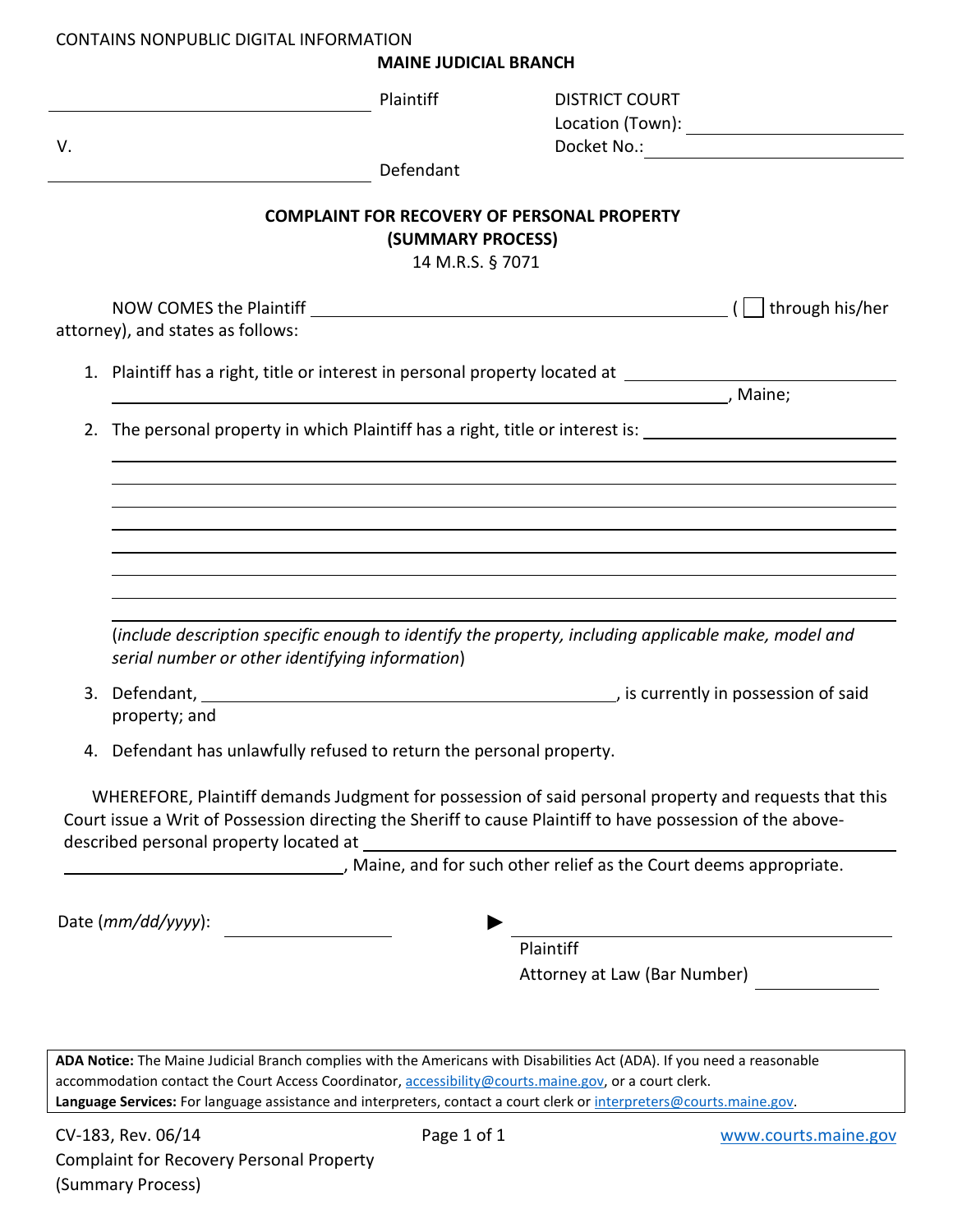#### **STATE OF MAINE**

#### **Recovery of Personal Property Information Sheet**

You have been served with a summons and complaint in a case brought against you by someone ("the plaintiff") seeking the return of personal property said to be in your possession or under your control. Please read this form to understand the court process and how to defend yourself in your case.

If you do not take action in this case, you could lose possession of the personal property in dispute in **this case.** You have the right to be represented by an attorney, but the court will not provide you with an attorney for this type of case. You can hire an attorney or, if you qualify, you may be able to get free legal help. Contact information for free legal help is given below. **To ask for free legal help, please contact one of these legal service groups as far ahead of your court date as possible.**

### **Court Proceedings**

**Step One: Telephonic Status Conference -** The first court event in this case is a telephone conference. The Summons and Complaint or the Scheduling Notice received with this Information Sheet tells you the date and time of the phone conference and the number to call. All court notices are sent to the address listed on the complaint. **If you get your mail at a different address you should tell the Court right away**.

When you call, you will meet by phone with a judge and the other party, or the other party's attorney, or both. At the phone conference, the judge will talk with both sides to decide what happens next in your case. If you and the other party have an agreement, this call is the time to talk about that agreement with the judge. If you do not have an agreement, the judge may schedule the case for mediation or a hearing. You may tell the court if you prefer to attend future court events by phone or by video.

**Step Two**: **Mediation** - Mediation is a process where a person approved by the court tries to help the parties come to an agreement. This person is called a mediator. A mediator is trained to work with parties to reach an agreement without taking sides. Mediation is held by phone or by video. Mediation might not be scheduled in all cases for recovery of personal property.

**Step Three: Hearing -** If your case is scheduled for a hearing, the court will send you a notice with the date and time for that court event. Most hearings will be in person at the courthouse, unless you and the other party agree, or one of you asks, to attend remotely by phone or video, and the judge approves your agreement or one party's request. If you want to attend remotely, but cannot send a written request, please call the court at 207 \_\_\_\_\_\_\_\_\_\_\_\_.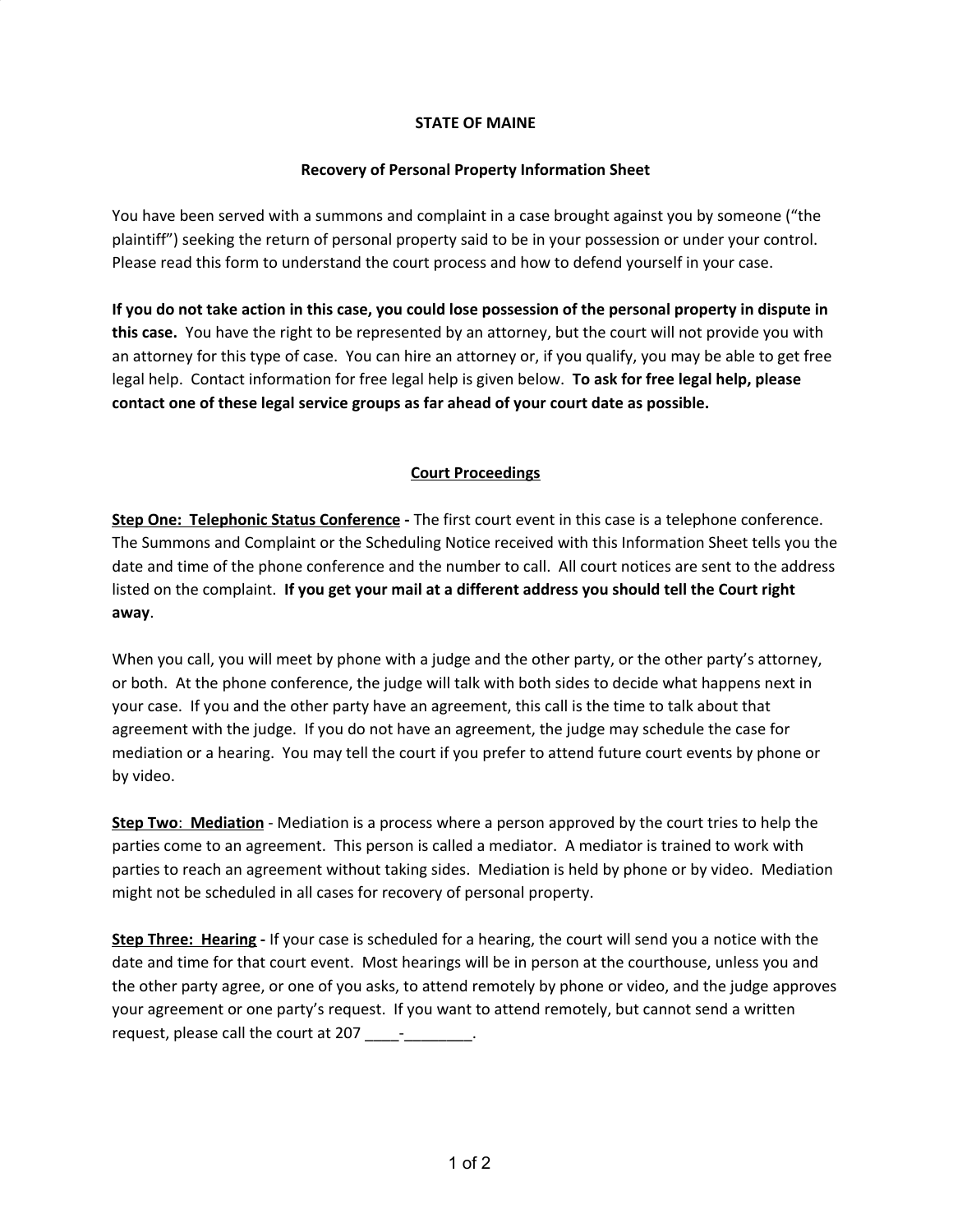**Legal Help Available**: You may seek free legal assistance by calling:

Pine Tree Legal Assistance (free for low income tenants):

207-774-8211 during the following hours:

| Monday   | 12:00-2:30     |  |  |
|----------|----------------|--|--|
| Tuesdays | $9:00 - 11:30$ |  |  |
| Thursday | $9:00 - 11:30$ |  |  |
| Friday   | $9:00 - 11:30$ |  |  |

Legal Services for the Elderly (free for those 60 and older)

1-800-750-5353

**Weekly Information Session:** Pine Tree Legal Assistance holds weekly eviction information sessions. Join to learn more about the eviction process in Maine.

When: Tuesdays at 9:00 am.

To Join:

(a) Go to **[ptla.org/fed](http://ptla.org/fed)** for telephone or internet/video options OR

(b) Install the Zoom app on your smartphone and scan this code with your smartphone camera:



When you scan this code, you will be asked for your name and email address. No-one will use that information for any purpose, and it will not be tracked in anyway.

Questions about the above, or need an interpreter? Call the court at \_\_\_\_-\_\_\_\_\_\_\_.